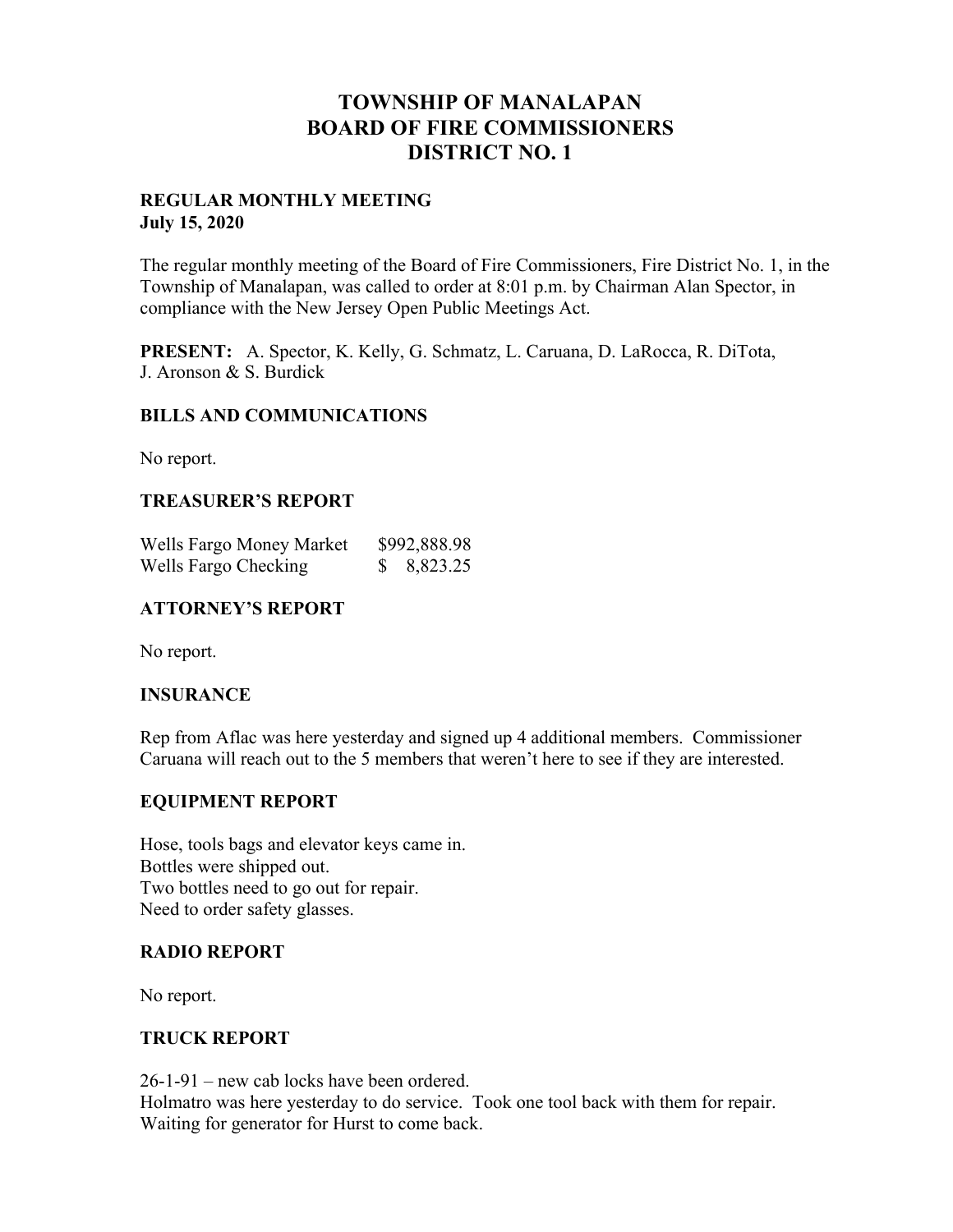## **CHIEF'S REPORT**

Tools were replaced on the trucks. Electrical tools bags have been completed. Chief Alongi is working with Tom Muh on the technical upgrade for the radio shack.

#### **MEMBERSHIP REPORT**

No report.

## **ASSOCIATION REPORT**

Received price of \$618 to add names of deceased members to the monument out front. Would like to have the floors in the back room at the Satellite cleaned - \$500.

#### **TRUSTEES' REPORT**

No report.

## **OLD BUSINESS**

See attached.

#### **NEW BUSINESS**

Commissioner LaRocca made a motion to pay all vouchers; this was seconded by Commissioner Schmatz. All voted aye.

Commissioner LaRocca made a motion for \$500 to steam clean the floors at the Satellite; this was seconded by Commissioner Kelly.

Commissioner LaRocca made a motion not to exceed \$625 to Uras Monuments to add additional names of deceased members to the monument out front; this was seconded by Commissioner Kelly.

Commissioner LaRocca made a motion for \$425 to purchase 50 clear and 50 tinted safety glasses from Nat Alexander; this was seconded by Commissioner Spector.

Meeting opened to the public at 8:16 p.m.

A motion was made by Commissioner Spector to adjourn; it was seconded by Commissioner Kelly and all voted aye.

Meeting adjourned at 8:18 p.m.

 Respectfully submitted, Kenneth Kelly, Clerk